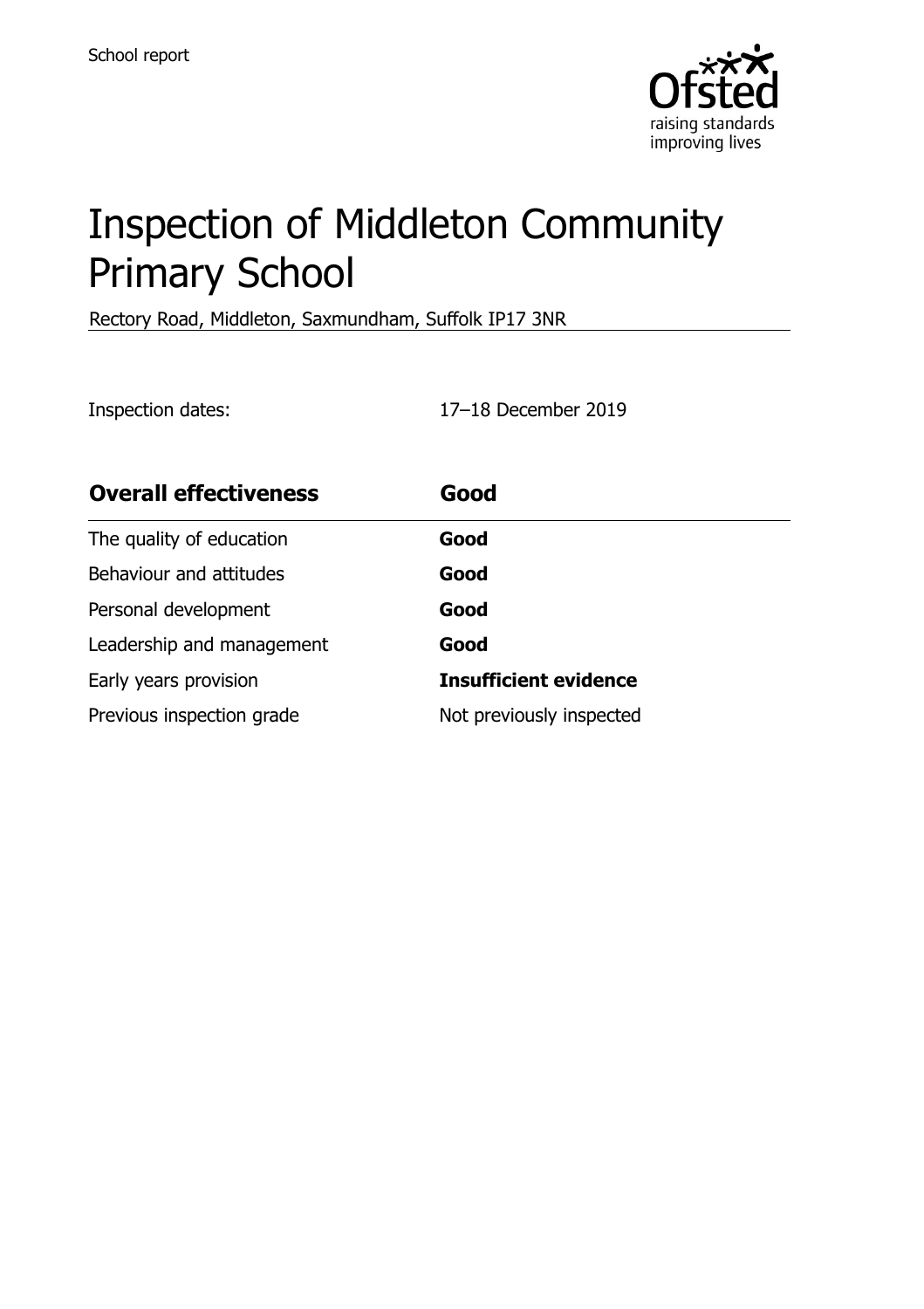

### **What is it like to attend this school?**

Middleton Primary is a friendly and welcoming community. Pupils are polite, eager to learn and excited to speak to visitors about their work. They learn to read quickly when they join the school. Pupils of all ages like reading. Key stage 2 pupils are especially enthusiastic about the new range of books available in the school library this year. Pupils enjoy singing in the local church, their after-school clubs and outdoor learning. The confidence younger pupils showed as they acted out their Christmas play and sang word-perfect carols was impressive. Most parents and carers are extremely positive about the quality of education that the school provides.

Pupils are thoughtful and often very kind to each other. We saw older pupils helping younger children several times during the inspection. Pupils know the rules. Behaviour in lessons and around the school is good. Incidents of bullying are very rare. Pupils say that they feel safe and that there is always an adult they can speak with if they are worried. Pupils have good opportunities to get involved in supporting the whole school community by taking on jobs such as prefect or pupil librarian. School council members represent other pupils' views very well.

#### **What does the school do well and what does it need to do better?**

Senior leaders are keen for Middleton pupils to do as well as they can. The curriculum focuses on securing pupils' spiritual, moral, social and cultural development alongside their academic achievement. Pupils are encouraged to work hard and to 'have a go'.

In reading, writing and mathematics, teachers are clear about what pupils know and what they need to do next. Reading is a high priority across the school. Younger pupils learn how to read quickly. This is because they are very confident to use the sounds that letters represent to help them to read unfamiliar words. They are excited to talk about their books, often using complex language from an early stage. Pupils from Year 3 and Year 4 spoke enthusiastically about their 'reading challenge'. They explained thoughtfully why some books were more popular than others.

The English curriculum is carefully planned and sequenced to ensure that pupils develop their writing skills effectively over time. In key stage 1, pupils enjoyed writing about their own ideas of 'What happens next?' in the stories they were reading. They could link their ideas to topic work on rivers and recent writing about their visit to a nature reserve.

Key stage 2 pupils showed mature attitudes as they discussed preparation for a debate linked to a piece of persuasive writing on climate change. The high-quality writing seen in Year 6 topic books, for example on the features and importance of rivers, was not consistently well matched across subjects.

The range of work seen in geography, history and science was limited. Revised curriculum plans and a suitable programme of training aim to ensure that all staff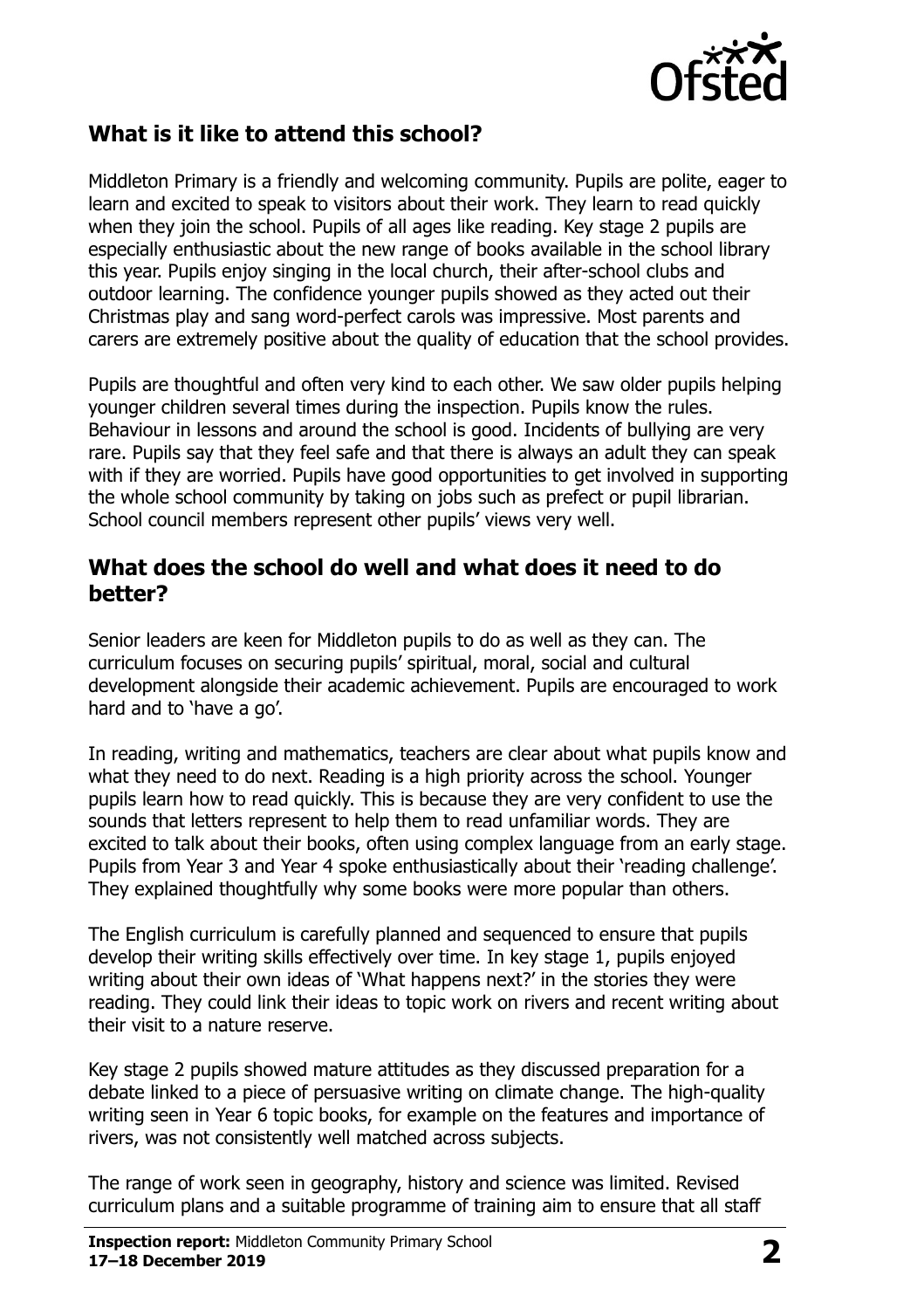

are confident to deliver well-sequenced learning in subjects beyond English and mathematics.

Teachers' planning for learning in mathematics has improved. Across key stages, most pupils are confident to use mathematical skills to solve problems and to explain the reasoning behind their answers. The relatively new subject leader is checking to make sure that the needs of pupils in mixed-aged classes are consistently well met.

Working closely with the trust's special educational needs coordinator, teachers adapt their planning appropriately to meet the needs of pupils with special educational needs and/or disabilities (SEND). Teachers do not always make the best use of teaching assistants' support for pupils in lessons.

Pupils behave well and are eager to learn. Curriculum changes are ensuring that they are well prepared for secondary education. Most older pupils act as good role models for younger children.

Leaders are mindful of staff well-being. The locality committee and the trust provide effective support and challenge for school leaders. Most parents are very positive about the school's work.

## **Safeguarding**

The arrangements for safeguarding are effective.

Leaders take appropriate action to keep pupils safe. Regular training makes sure that staff know the things to look out for that might suggest a pupil is at risk of harm. Staff understand how to use school's systems if they need to raise a concern.

Where necessary, leaders follow up on concerns with other organisations, such as the local authority, so that pupils have the support that they need.

Senior leaders, including the locality committee and the trust, make sure that all the required checks are complete before new staff join the school.

## **What does the school need to do to improve?**

## **(Information for the school and appropriate authority)**

■ The school's curriculum is not yet consistently well planned and sequenced in all subjects. Leaders have acted to make the necessary changes. They are training staff to deliver the revised model. They should now make regular checks to ensure that, across the full range of subjects, the training leads to curriculum content that is taught in enough depth, in the most effective order, and revisited at the most appropriate time. Checks should also ensure that teachers' planning is consistently well focused on meeting the needs of pupils working in mixed-aged classes.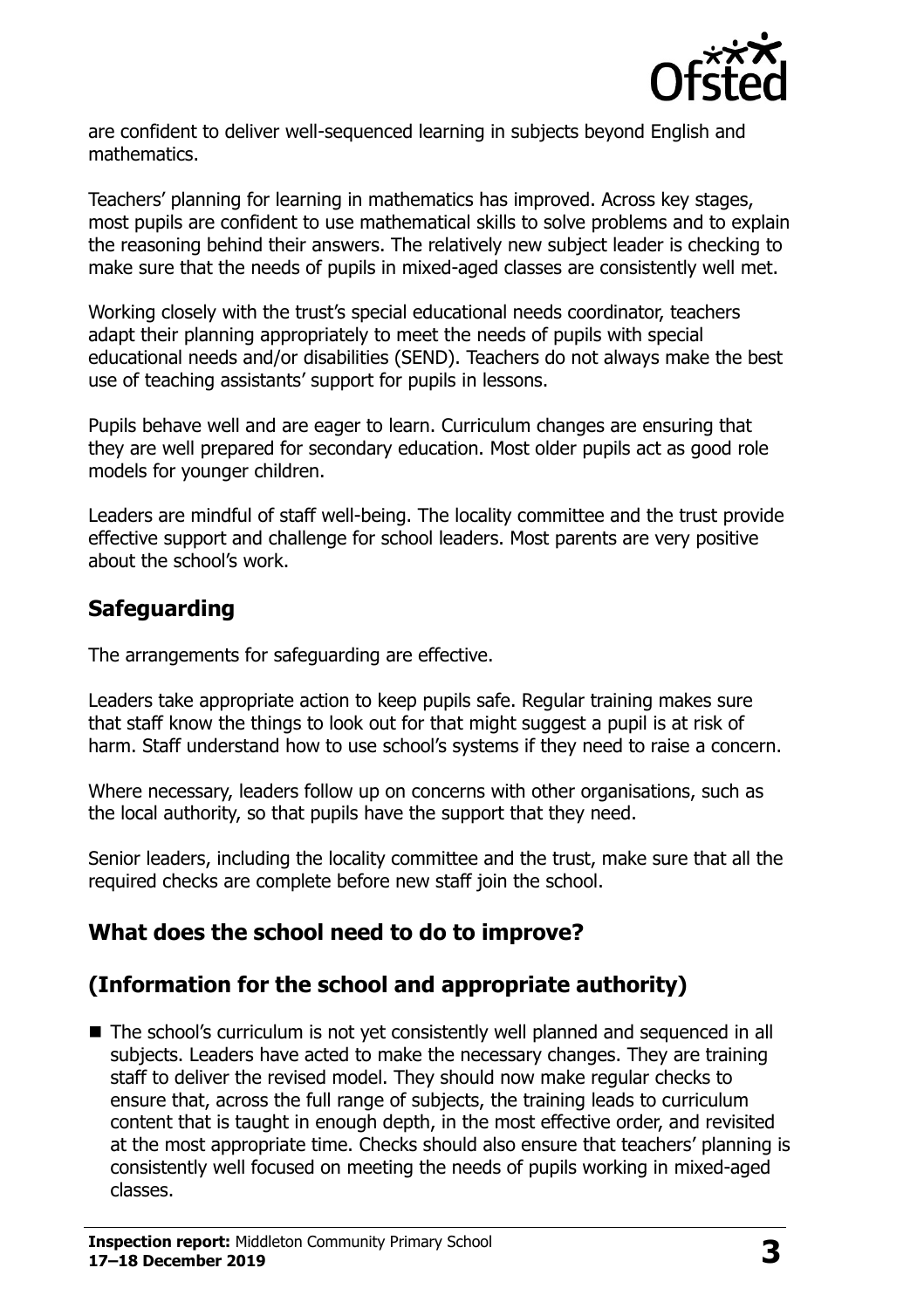

■ Leaders should make sure that teachers work closely with teaching assistants to plan the most effective ways of deploying support in lessons, so that no time is wasted, and pupils continue to achieve well.

#### **How can I feed back my views?**

You can use [Ofsted Parent View](http://parentview.ofsted.gov.uk/) to give Ofsted your opinion on your child's school, or to find out what other parents and carers think. We use Ofsted Parent View information when deciding which schools to inspect, when to inspect them and as part of their inspection.

The Department for Education has further quidance on how to complain about a school.

If you are the provider and you are not happy with the inspection or the report, you can [complain to Ofsted.](http://www.gov.uk/complain-ofsted-report)

### **Further information**

You can search for [published performance information](http://www.compare-school-performance.service.gov.uk/) about the school.

In the report, '[disadvantaged pupils](http://www.gov.uk/guidance/pupil-premium-information-for-schools-and-alternative-provision-settings)' refers to those pupils who attract government pupil premium funding: pupils claiming free school meals at any point in the last six years and pupils in care or who left care through adoption or another formal route.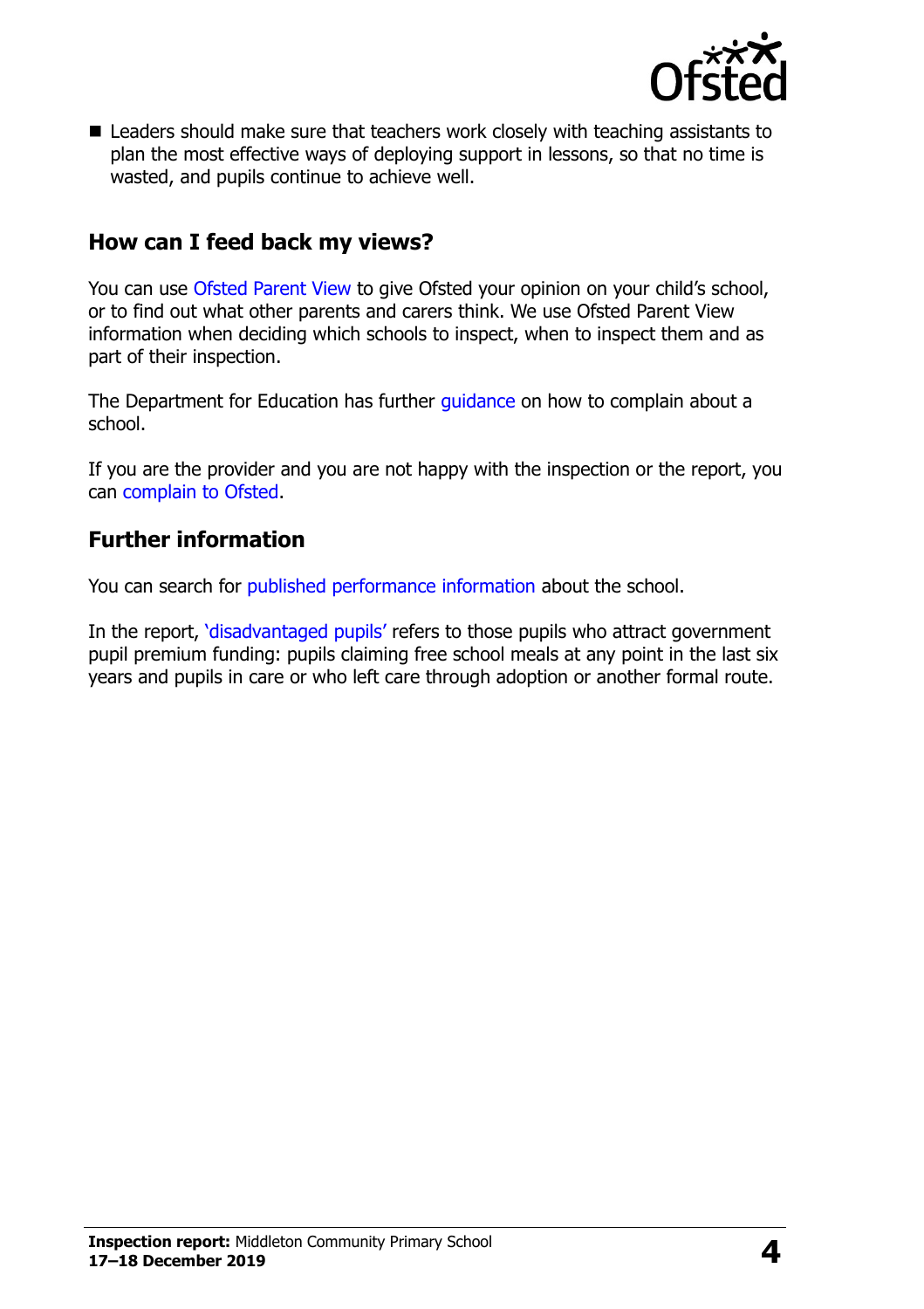

## **School details**

| Unique reference number             | 143806                       |
|-------------------------------------|------------------------------|
| <b>Local authority</b>              | <b>Suffolk</b>               |
| <b>Inspection number</b>            | 10110174                     |
| <b>Type of school</b>               | Primary                      |
| <b>School category</b>              | Academy converter            |
| Age range of pupils                 | $4$ to $11$                  |
| <b>Gender of pupils</b>             | Mixed                        |
| Number of pupils on the school roll | 36                           |
| <b>Appropriate authority</b>        | Board of trustees            |
| <b>Chair of trust</b>               | Dawn Carman-Jones            |
| <b>Headteacher</b>                  | Gail Jerman                  |
| Website                             | www.yoxvalleypartnership.org |
| Date of previous inspection         | Not previously inspected     |

## **Information about this school**

- Middleton Community Primary School converted to become an academy in December 2016.
- The school is part of the Consortium Multi-Academies Trust.
- The headteacher has oversight of Middleton and two other schools. Collectively, the schools are known as the Yox Valley Partnership.
- The partnership shares other senior leaders as well as the headteacher.
- Middleton is much smaller than the average-sized primary school. Children are taught in mixed-age classes.
- Leaders offer a breakfast and after-school club.

## **Information about this inspection**

We carried out this inspection under section 5 of the Education Act 2005.

- We met with the headteacher, other leaders, staff (including the chair of the local governing body, known as the locality committee), and the chair of the trust.
- We visited a range of lessons and looked at learning plans. We spoke with pupils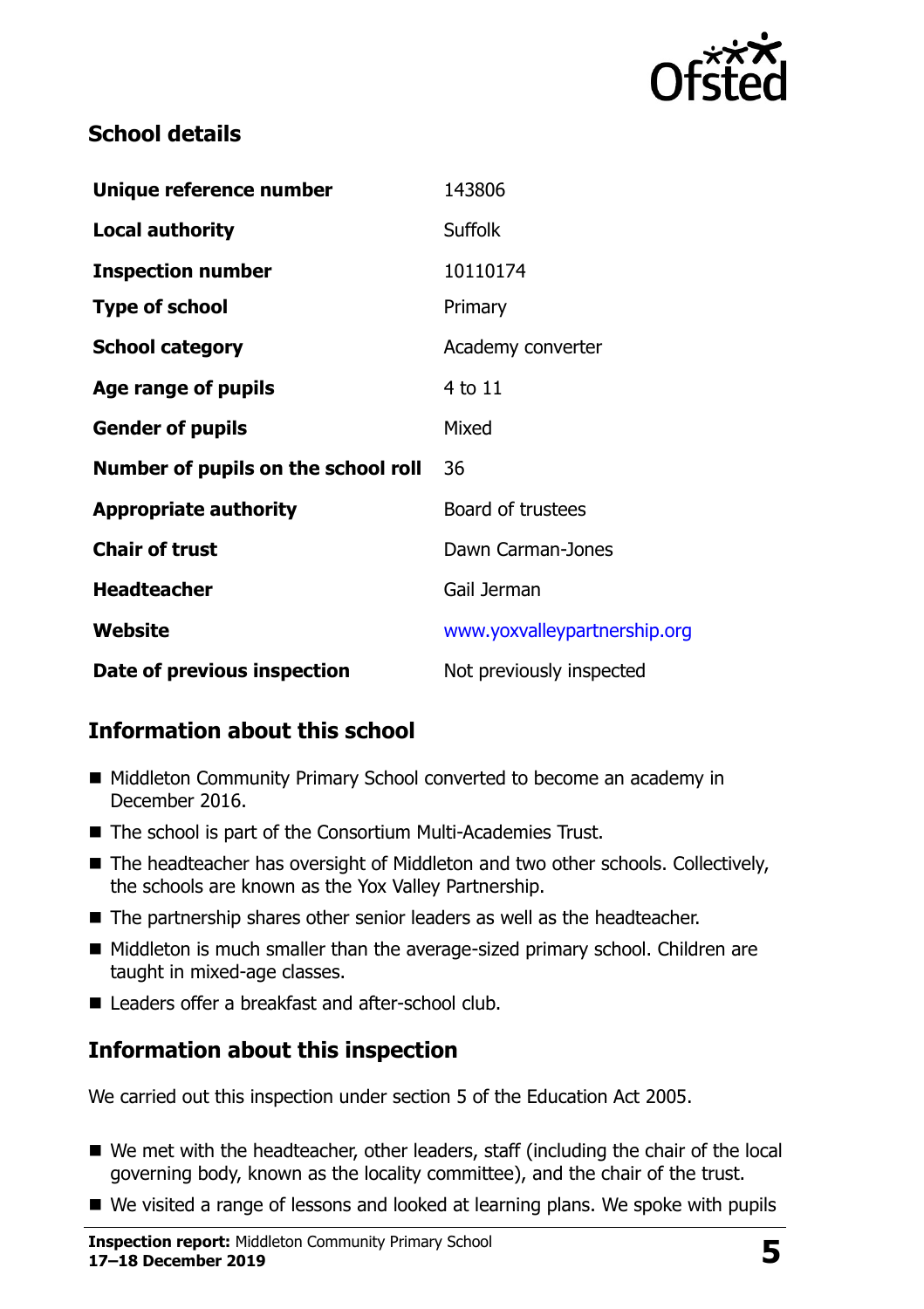

and staff and looked at work in books.

- To evaluate the effectiveness of safeguarding, we reviewed the school's website and the school's policies. We met with the school's designated safeguarding officer and spoke with staff and pupils. We checked the school's records of safer recruitment of staff.
- We took account of 15 responses to Ofsted's online survey, Parent View, and 15 comments that parents made through the free-text service. The seven responses to Ofsted's survey for school staff were also reviewed.
- We considered the following subjects as part of the inspection: mathematics, geography, reading and writing.
- Because there were fewer than five children in early years, and therefore insufficient evidence to make an early years' inspection judgement, an amnesty was granted.

#### **Inspection team**

Christine Dick, lead inspector Her Majesty's Inspector

John Mitcheson **Her Majesty's Inspector**